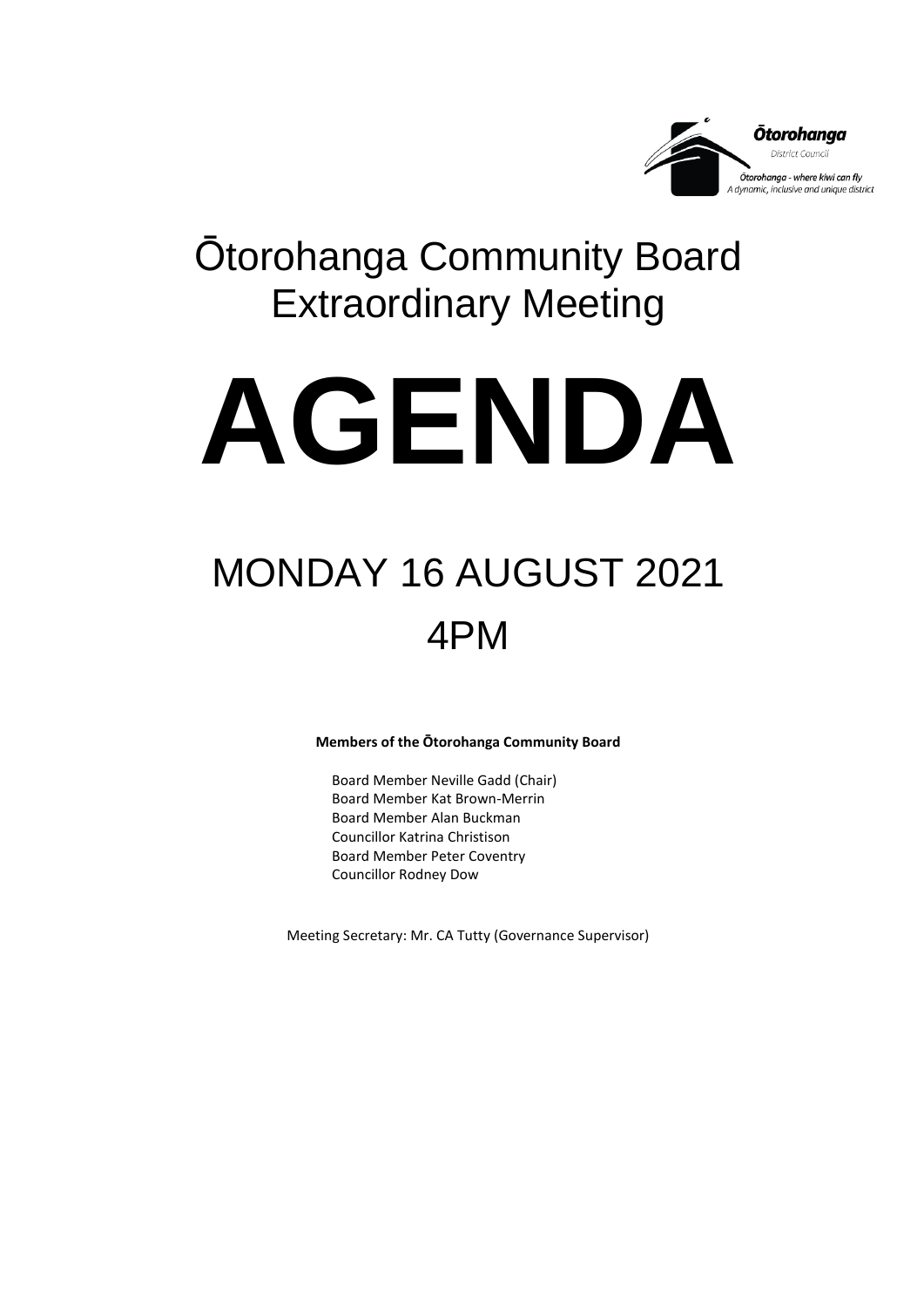#### **ŌTOROHANGA COMMUNITY BOARD EXTRAORDINARY MEETING**

#### **MONDAY 16 AUGUST 2021**

Notice is hereby given that an Extraordinary meeting of the Ōtorohanga Community Board will be held in the Council Chambers, 17 Maniapoto Street, Ōtorohanga on Monday 16 August 2021 commencing at 4pm.

> **Tanya Winter CHIEF EXECUTIVE**

**12 August 2021**

#### **ORDER OF BUSINESS:**

PRESENT

IN ATTENDANCE

APOLOGIES

DECLARATION OF CONFLICTS OF INTEREST

#### **REPORTS**

ITEM 75 RESOLUTION TO EXCLUDE THE PUBLIC 2